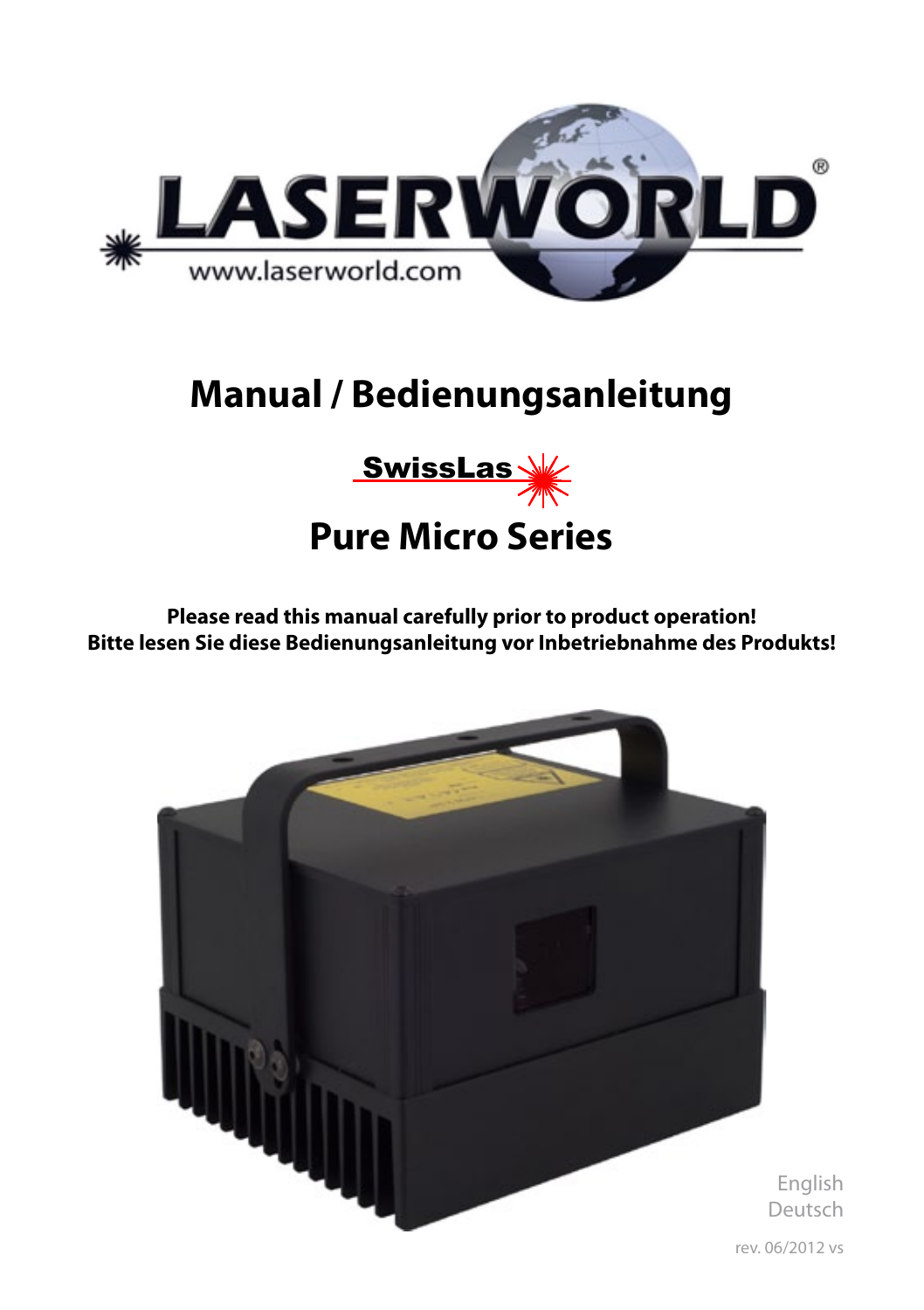

### **Legal notice:**

Laserworld AG reserves the right to make modifications to its products, attending to further technical developments. These modifications do not necessarily have to be recorded in each case.

This manual and its information have been falldokumentiert. made with due care. Laserworld AG cannot, however, take any responsibility for errata, bugs, or the resulting damages.

The brands and product names mentioned in this manual are trade marks or registered trade marks of their respective owners.

### **Rechtlicher Hinweis:**

Die Firma Laserworld AG behält sich das Recht vor, Änderungen an ihren Produkten vorzunehmen, die der technischen Weiterentwicklung dienen. Diese Änderungen werden nicht notwendigerweise in jedem Einzel-

Diese Betriebsanleitung und die darin enthaltenen Informationen wurden mit der gebotenen Sorgfalt zusammengestellt. Die Firma Laserworld AG übernimmt jedoch keine Gewähr für Druckfehler, andere Fehler oder daraus entstehende Schäden.

Die in dieser Bedienungsanleitung genannten Marken und Produktnamen sind Warenzeichen oder eingetragene Warenzeichen der jeweiligen Titelhalter.

### **Content:**

- **1. Scope of delivery & details**
- **2. Preliminary warning notices**
- **3. Steps for setup, safety instructions**
- **4. Safety instructions for work on the device**
- **5. Service notes**
- **6. Warnings and other notices on the device**
- **7. Device connections**
- **8. Operation**

**Final statement Technical data sheet Laser specifications**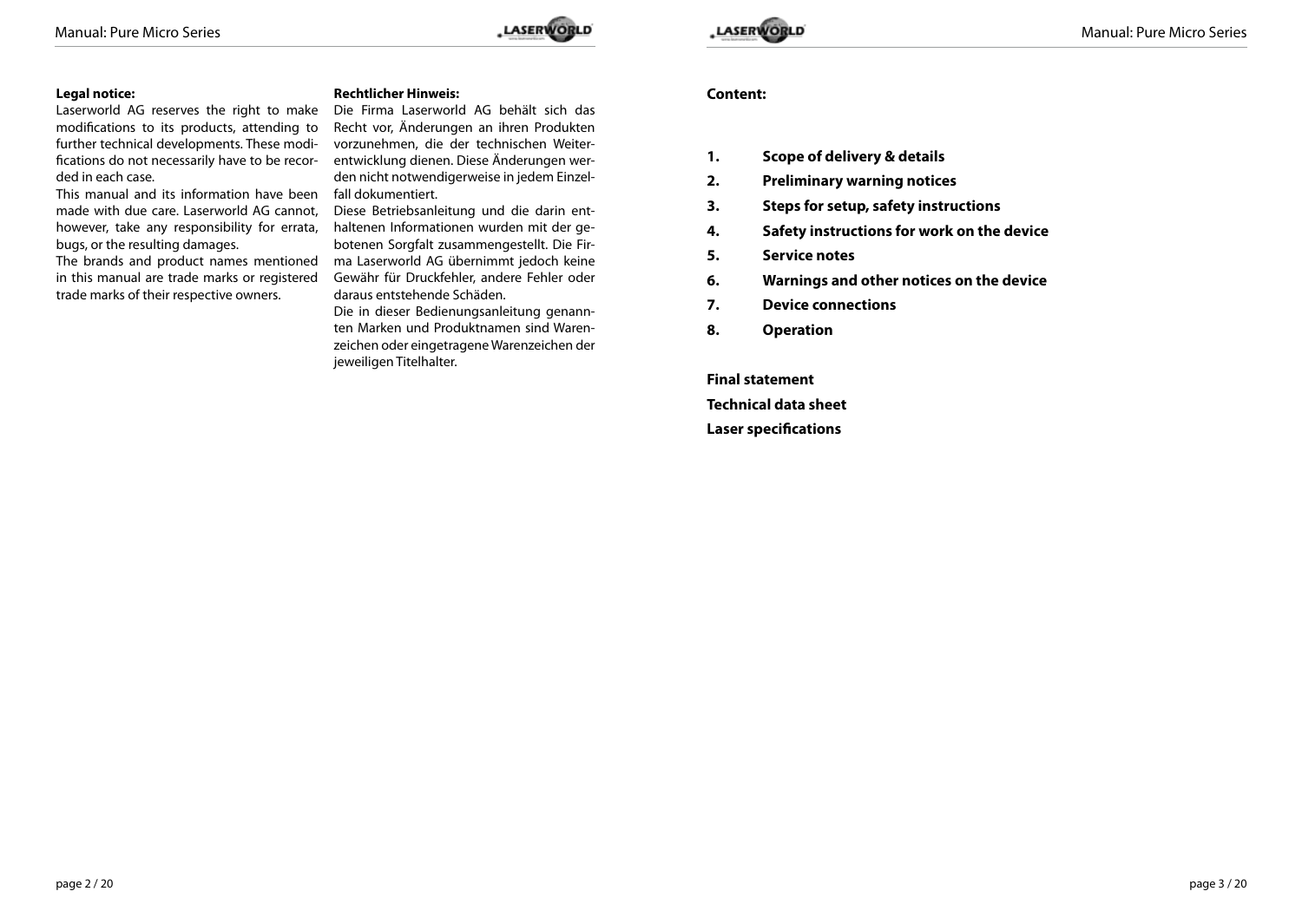## **1. Scope of delivery & details**

Please check if all listed parts are included and undamaged. Included in delivery:

1 x laser projector 1 x external PSU 1 x manual 1x Allen key 4mm

### **2. Preliminary warning notices**

- 1. Please use this device only **according to these operating instructions**.
- 2. Do not use the device if there are any **visible damages** on housing, connector panels, power supplies or power cords.
- 3. **Never look directly into the light source** of a laser projector. Danger of blindness!
- 4. **Do not operate the device at high humidity or in the rain.**
- 5. **Protect device against dripping or splashing water.** Do not place any liquid filled containers at the device.

### **Warranty claim expires with removal of warranty label.**

### **3. Initial operations, safety instructions**

- 1. Make sure to use **correct voltage**; see in-7. The power supply should be easily accesformation on device & in this manual.
- 2. Make sure that the device is **not connec-**8. When installing the laser mount it with **ted to mains** during installation.
- 3. Installation has to be done by **technical**  cording to safety regulations of the respective country.
- 4. Always ensure that maximum permissible exposure (MPE) is not exceeded in areas accessible to the public.
- 5. In some countries an additional inspection by technical control institutes could be necessary.
- 6. Connect an **easily accessible interlock connector or circuit breaker** to the projector.
- 
- sible.
- a minimum distance of 15 cm from walls and objects.
- **experienced and qualified persons** ac-9. For safe setup e.g. on walls or ceilings please use a **safety cord.** The safety cord should be able to withstand tenfold the weight of the device. Please follow the accident prevention regulations of professional associations and/or comparable regulations for accident prevention.
	- 10. If the device has been exposed to **great temperature changes**, do not switch it on immediately.
	- 11. Never use dimmer, RC or other electronically switched sockets. Whenever possib-

le, do not use the laser projector together with large appliances (especially fog machines) on the same mains!

- 12. Ensure **sufficient ventilation** and do not place the device on any warm or heat radiating surface. Especially the **ventilation openings must not be covered**!
- 13. Ensure that device does **not get over-**

### **4. Working on the device**

- 1. Be sure that the mains plug is not connected to the power supply while installing the device.
- 2. Take off all reflecting things like rings, watches etc. before starting to work with or at the projector.
- 3. Only use non-reflecting tools to work on device.
- 4. Wear protective clothing (like goggles, gloves etc.) according to laser power and wavelength of the laser.

### **5. Service notes**

- • Moisture and heat can reduce lifetime of the laser system dramatically and expires any warranty claim.
- • Quick on/off switching of device can reduce durability of the laser diode dramatically.
- Avoid concussions during transport.
- To increase durability of your laser, protect device against overheating:
	- Always ensure sufficient ventilation.
	- Do not face spotlights (especially moving heads) to the device.
	- Check temperature after approx. 30 minutes with each new installation. If necessary install the projector at a place with different temperature.
	- Keep the device dry. Protect it from moisture, rain and damp.

**heated.** Make sure that the device is not exposed to spotlights (especially moving heads). Heat of spotlights could overheat laser in a little while and leads to a degradation of performance.

- Switch off device when it is not needed. Diodes are switched on and can wear off even if there is no visible laser output.
- As for troubleshooting, please check the FAQ on our website www.laserworld.com
- **• Removal of the warranty label as well as damages to the device caused by improper handling, neglect of the safety instructions and service notes will void the warranty.**
- As for troubleshooting, please check the FAQ on our website www.laserworld.com
- **Removal of the warranty label as well as damages to the device caused by improper handling, neglect of the safety instructions and service notes will void the warranty.**



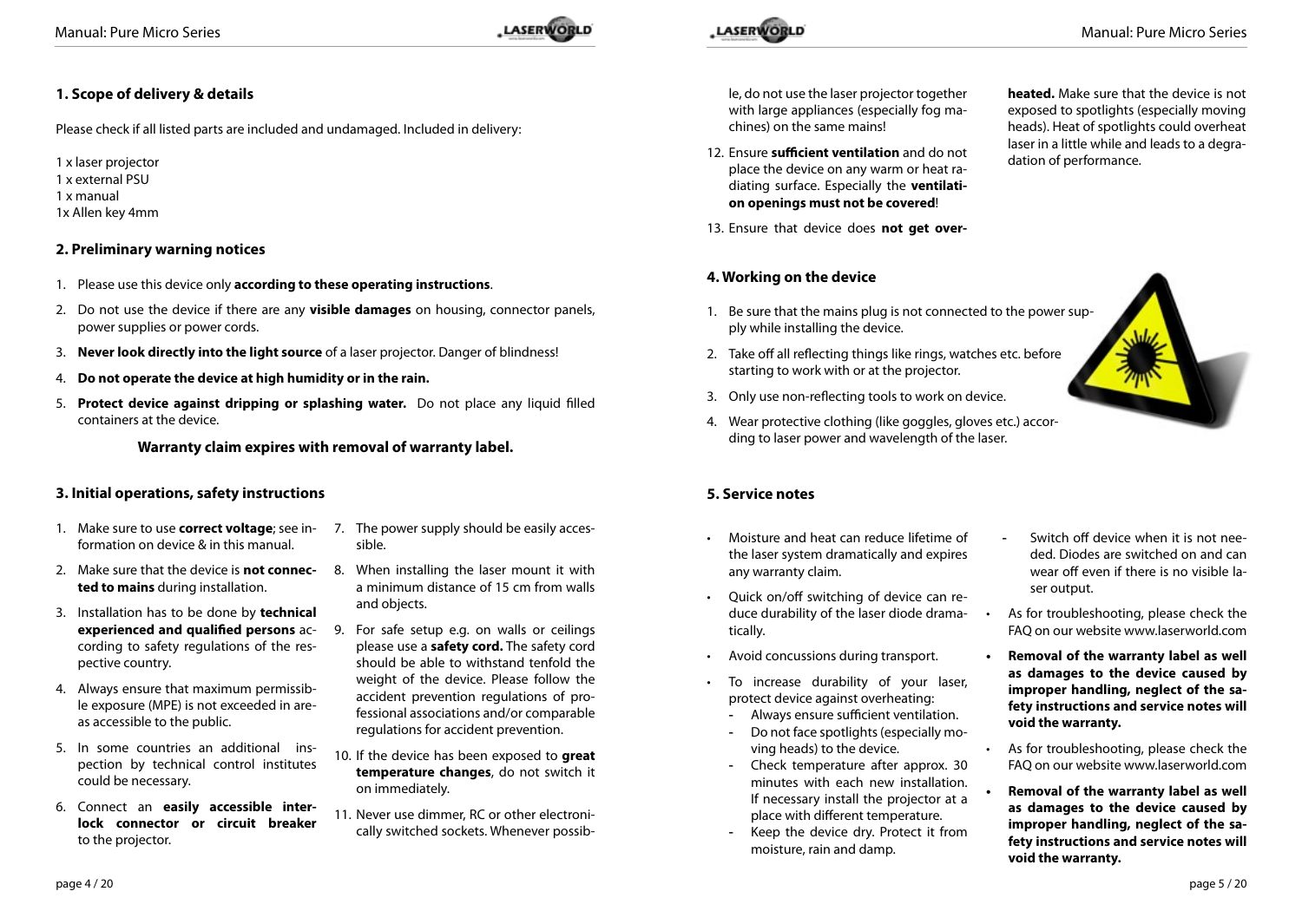

### • **6. Warnings and other notices on the device**

Please read manual before operation



### **7. Device connections**





### **8. Operation**

### **1. Please notice:**

**Always connect the device to the power supply first before connecting it to the grid.**

Make sure that your device is provided with the correct voltage. Wrong voltage could lead to irreparable damages. Please find the correct voltage data in the synoptical table at the end of this manual. It must be ensured that the device is not directed to people or inflammable objects during installation.

### **The "Power" diode on the rear side of the device begins to light up after the device has been connected to power.**

### **ILDA in / ILDA out**

The device can be controlled via ILDA control signal. There are a ILDA-in (ILDA input) and a ILDA-out (ILDA output) interfaces on the rear side of the device. Connect the laser system to the control interface (DAC) by using an ILDA cable. Do not connect the laser to standard parallel port at your computer, but always use an appropriate ILDA interface (usually is sold together with the laser control software). After that you are able to control your laser by a showlaser software (e.g. Phoenix or Pangolin). Use the ILDA-out interface to daisy-chain the signals (from ILDA-in) to a further device.

### **2. X/Y Axis**

There are two trim pots for X and Y axis adjustments on the rear side of the unit. Use the X-Axis pot to vary or to glean the picture along the x-axis. Use the Y-Axis pot to vary or to glean the picture along the Y-axis. Avoid that both pots are set to centerposition at the same time. Otherwise the power density of the beam gets extremly high! (You can avoid this by activating the safety with beam block.)

### **3. Colors**

The trim pots Red, Green and Blue on the rear side of the device can be used to adjust the single colors in their color balance.

- Red: Turn the "Red"- pot to adjust the red color balance.
- Green: Turn the "Green"- pot to adjust the red color balance.
- Blue: Turn the "Blue"- pot to adjust the red color balance.

### **4. Overheat**

Find the "Overheat"-LED below the "Power"-LED on the rear side of the device. By default the unit has an integrated protection against overheating. To avoid overheating, the overheat control reduces the output power without switching the device off. If the temperature of the device (not air temperature) becomes to high, the overheat LED lights up and the output power of the device gets reduced. Please improve ventilation if the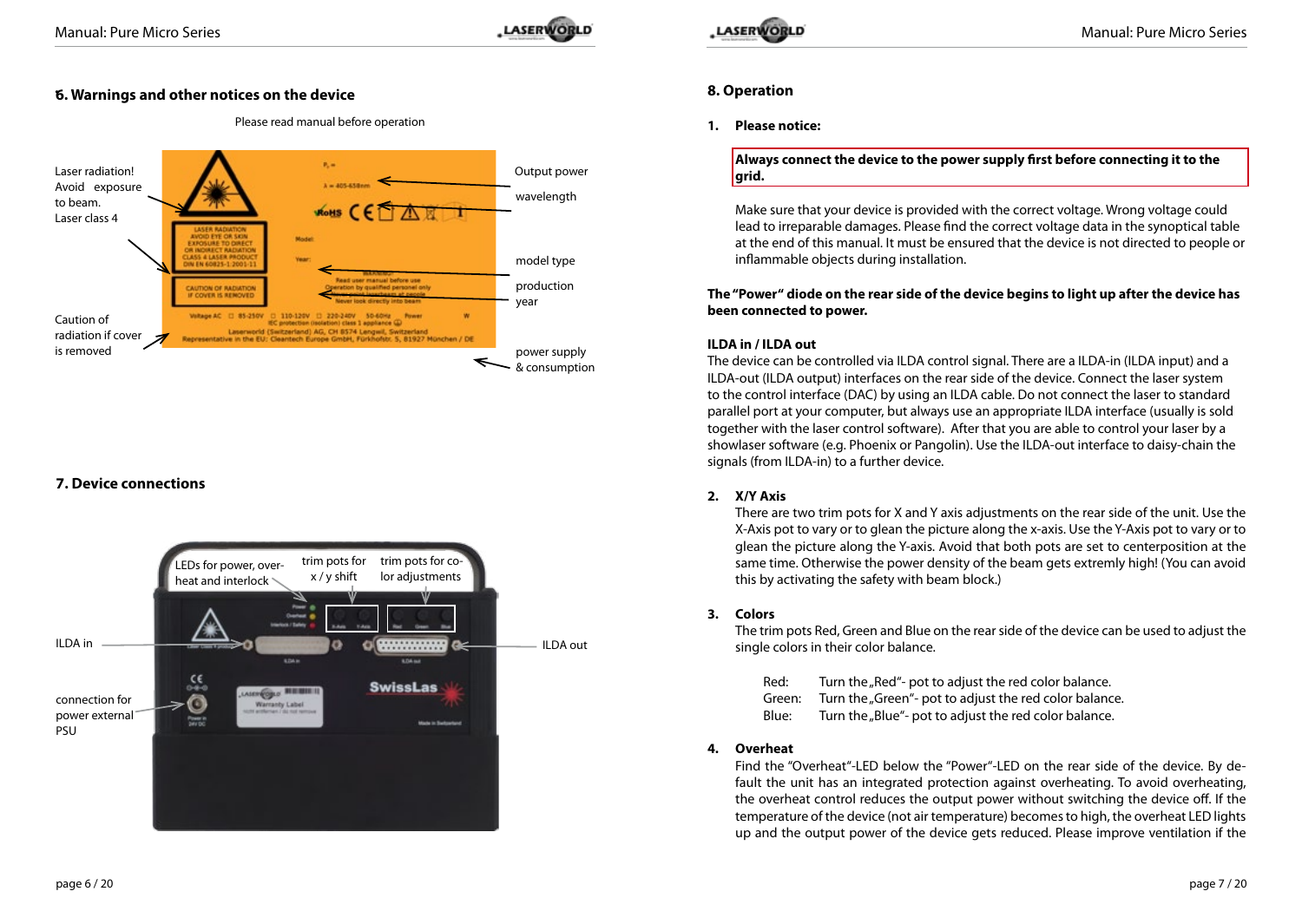

Overheat LED lights up.

### **5. Interlock / Safety**

There is a Interlock-/Safety-LED on the rear side of the device. If this LED lights up, one of the following cases stopped the beam output:

- 1. For a short time after switching on the device (self test). During the initial startup time of a few seconds there is no output for safety reasons.
- 2. The device is connected to the power supply but not to an ILDA connection.
- 3. The interlock system of the device will block output if there is no connection to pin 7 and 14 of the ILDA signal line.
- 4. The scan fail safety will block output if there is a failure at the scanning system.
- 5. If the beam block safety is activated, the system does not allow to project single beams or very small patterns. This is also indicated by the safety LED.

### **6. Safety Presets**

By default there are following safety presets in the device:

- Scan fail safety (accord. IEC 60825-3): active

- beam block safety inactive

- ILDA-Interlock processing (pins 7 + 14) active

The safety options can be adjusted at the scanner board. Please see the manuals on Laserworld website for details.

### **7. Turn off**

To turn off the device disconnect the power cable from the mains.

### **Important Note:**

**Operate scanners/galvos only at appropriate speed according to the respecting scan angle. Too high scan speed can damage the scanning system.**



CE

### **Final statement**

Product and package leaving warehouse without faults. Users have to follow the local safety regulations and warnings of this manual. Damages through inappropriate use do not unterlie the sphere of influence of manufacturer or dealer. Therefore no liability or warranty will be taken over. We cannot inform you in case of changes of this manual. If you have any questions, please contact your dealer.

For service please contact your dealer or Laserworld. Please use only spare parts of Laserworld. Subject to change without notice. Because of the vast amount of data we cannot guarantee any correctness of given information.

Laserworld (Switzerland) AG

Kreuzlingerstrasse 5 8574 Lengwil-Oberhofen SWITZERLAND

Authorized person: Supervisory board Mr Martin Werner

place of business: 8574 Lengwil-Oberhofen / SWITZERLAND company number: CH-440.3.020.548-6 Commercial Registry Kanton Thurgau

www.laserworld.com info@laserworld.com

representative according to EMVG: Cleantech Europe GmbH Managing Director: Thomas Schulze Fürkhofstr. 5 81927 München / GERMANY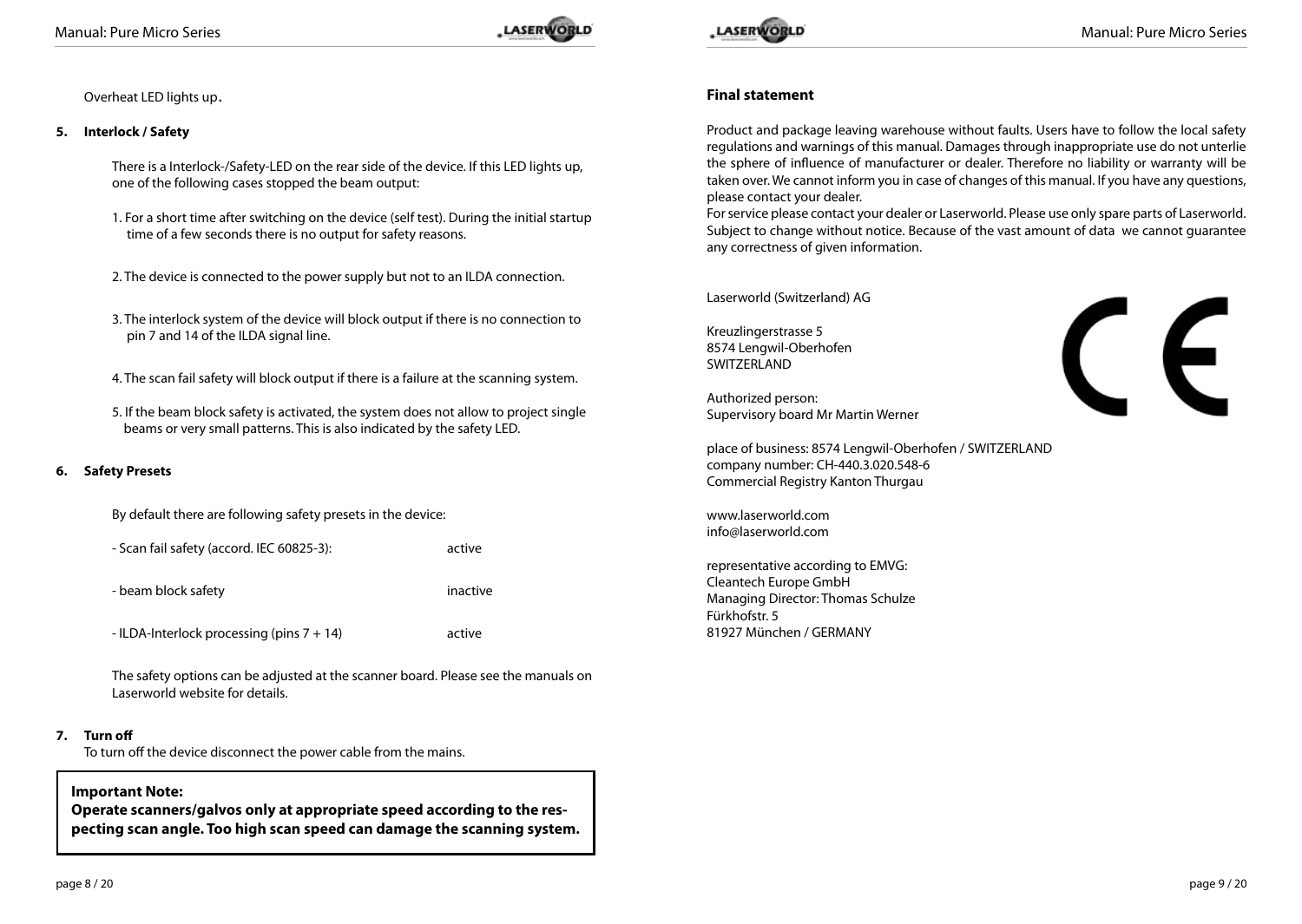### **Inhaltverzeichnis:**

- **1. Lieferumfang & Hinweise**
- **2. Einleitende Warnhinweise**
- **3. Schritte zur Inbetriebnahme, Sicherheitshinweise**
- **4. Sicherheitshinweise für Arbeiten am Gerät**
- **5. Pflege- und Wartungshinweise**
- **6. Warnhinweise und Spezifikationen am Gerät**
- **7. Geräteanschlüsse**
- **8. Bedienung**

**Abschließende Erklärung** 

**Technische Daten**

**Laserleistungsdaten**

### **1. Lieferumfang & Hinweise**

Bitte prüfen Sie, ob Sie die Lieferung vollständig erhalten haben und die Ware unbeschädigt ist. Im Lieferumfang enthalten sind:

1 x Laserprojektor

- 1 x externes Netzteil
- 1 x Bedienungsanleitung
- 1 x Innensechskantschlüssel 4mm

### **2. Einleitende Warnhinweise**

- 1. Betreiben Sie das Gerät nur **gemäß dieser Bedienungsanleitung**.
- 2. Benutzen Sie das Gerät nicht, wenn **sichtbare Beschädigungen** am Gehäuse, den Anschlussfeldern oder vor allem an den Stromversorgungsbuchsen oder -kabeln vorliegen.
- 3. **Niemals direkt in den Strahl** des austretenden Lasers **blicken**. Erblindungsgefahr!
- 4. Gerät **nicht bei hoher Luftfeuchtigkeit oder Regen betreiben**.
- 5. Vor **Tropf-/Spritzwasser schützen**, keine mit Flüssigkeit gefüllten Gefäße auf dem Gerät abstellen.

### **Beim Entfernen des Garantielabels erlischt jeglicher Anspruch auf Gewährleistung!**

### **3. Schritte zur Inbetriebnahme, Sicherheitshinweise:**

- 1. Stellen Sie sicher, dass Sie das Gerät mit der **richtigen Spannung** betreiben (siehe Angaben auf dem Gerät bzw. in dieser Bedienungsanleitung).
- 2. Stellen Sie sicher, dass das Gerät während der Installation **nicht mit dem Stromnetz verbunden** ist.
- 3. Der Laser darf nur von **technisch versiertem Fachpersonal** gemäss der im jeweiligen Land geltenden Sicherheitsbestimmungen installiert werden.
- 4. Die am Betriebsort geforderten **Sicherheitsabstände** zwischen Gerät und

Publikum, bzw. **maximal zulässige Bestrahlungswerte (MZB)**, müssen immer eingehalten werden.

- 5. In bestimmten Ländern kann zusätzlich eine Abnahme durch ein technisches Überwachungsinstitut erforderlich sein.
- 6. Verbinden Sie einen **leicht zugänglichen Interlock-Stecker bzw. Notausschalter**  mitdem Interlockanschluss.
- 7. Die Stromversorgung zugänglich halten.
- 8. Halten Sie bei der Installation einen Mindestabstand von 15 cm zur Wand und anderen Objekten ein.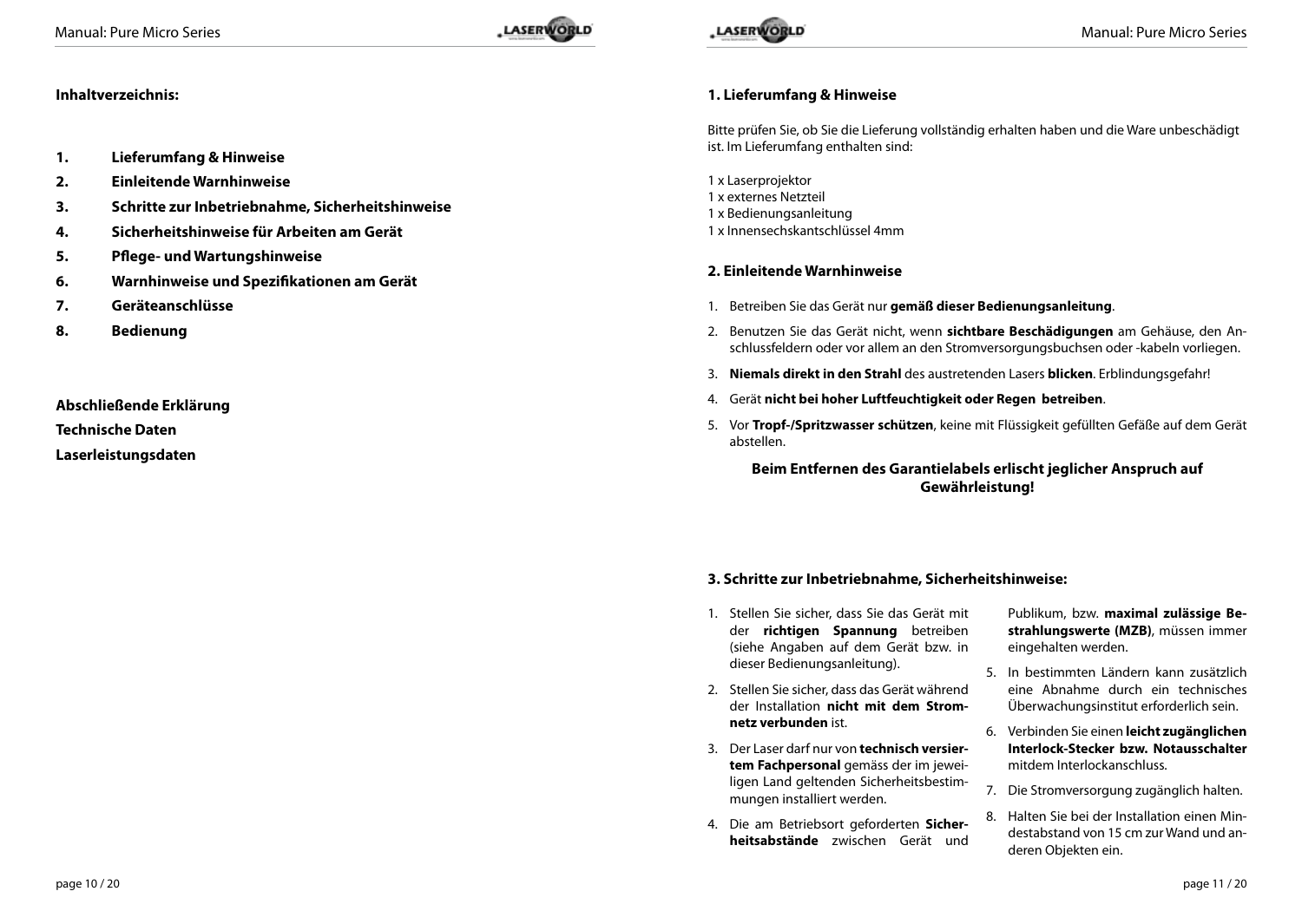- 9. Bei einer Festinstallation an Wand, Decke o.ä., sichern Sie den Laser zusätzllich mit einem **Sicherheitsfangseil.** Das Fangseil sollte mindestens dem 10-fachen Gewicht des Geräts standhalten können. Im Übrigen beachten Sie die Unfallverhütungsvorschriften der Berufsgenossenschaften und/oder vergleichbare Regelungen zur Unfallverhütung
- 10. Wenn das Gerät **großen Temperaturschwankungen** ausgesetzt war, schalten Sie es nicht unmittelbar danach an. Kondenswasser kann zu Schäden am Gerät führen.
- 11. Benutzen Sie niemals Dimmer-, Funkoder andere elektronisch gesteuerten

Steckdosen! Falls möglich benutzen Sie den Laser nicht zusammen mit anderen großen elektrischen Verbrauchern (insbesondere Nebelmaschinen) auf derselben Leitung/Phase!

- 12. Sorgen Sie immer für eine **ausreichende Belüftung** und stellen Sie das Gerät auf keine warmen oder wärmeabstrahlenden Untergründe. Die Belüftungsöffnungen dürfen nicht verdeckt sein.
- 13. Stellen Sie auch sicher, dass das Gerät nicht zu heiß wird und dass es nicht dem Strahl von Scheinwerfern ausgesetzt wird (insbesondere bei beweglichen Scheinwerfern!). Die Wärme dieser Strahler kann den Laser überhitzen.

Erschütterung vermeiden.

zung:

sorgen.

Um die Lebensdauer Ihres Lasers zu erhöhen, schützen Sie das Gerät vor Überhit-

- Immer für ausreichende Belüftung

- Keine Scheinwerfer (insbesondere kopfbewegte) auf das Gerät richten.

- **4. Sicherheitshinweise für Arbeiten am Gerät**
- 1. Stellen Sie sicher, dass der Netzstecker gezogen ist, wenn Sie am Gerät hantieren bzw. es installieren.
- 2. Vor Arbeiten am Gerät alle reflektierenden Gegenstände wie Ringe, Uhren etc. ablegen.
- 3. Verwenden Sie für Arbeiten am Gerät ausschließlich nicht reflektierendes Werkzeug.
- 4. Tragen Sie auf die Laserstärke und -wellenlängen angepasste Schutzbekleidung (Schutzbrille, Handschuhe, etc.).

### **5. Pflege- und Wartungshinweise**

- • Feuchtigkeit und Hitze können die Lebensdauer des Lasersystems stark verkürzen und führen zum Erlöschen des Gewährleistungsanspruchs.
- Das Gerät nicht schnell hintereinander Ein- und Ausstecken/-schalten, da dies die Lebensdauer der Laserdiode erheblich verkürzen kann!
- Beim Transport des Lasers jegliche



- Bei jeder Neuinstallation nach ca. 30 Minuten die Gerätetemperatur prüfen und gegebenenfalls das Gerät an einem kühleren/besser belüfteten Standort platzieren.
- Halten Sie das Gerät trocken und schützen Sie es vor Nässe, Regen und Spritzwasser.
- Schalten Sie das Gerät aus, wenn es nicht benutzt wird. Trennen Sie hierzu das Netzteil von der Stromversorgung. Auch wenn die Diode nicht leuchtet: Sie ist in Betrieb, solange das Gerät angeschaltet ist.
- Bei Fehlfunktionen können Sie in den FAQ unserer Webseite www.laserworld.com die häufigsten Probleme und Lösungenswege nachlesen.
- Durch das Entfernen des Garantielabels erlischt jeglicher Anspruch auf Gewährleistung. Schäden am Gerät, die durch unsachgemäßer Handhabung, Nichtbeachtung der Sicherheits-, Pflege- und Wartungshinweise entstehen besteht kein Gewährleistungsanspruch.

### **6. Warnweise und Spezifikationen am Gerät**



Vor Inbetriebnahme Bedienungsanleitung lesen!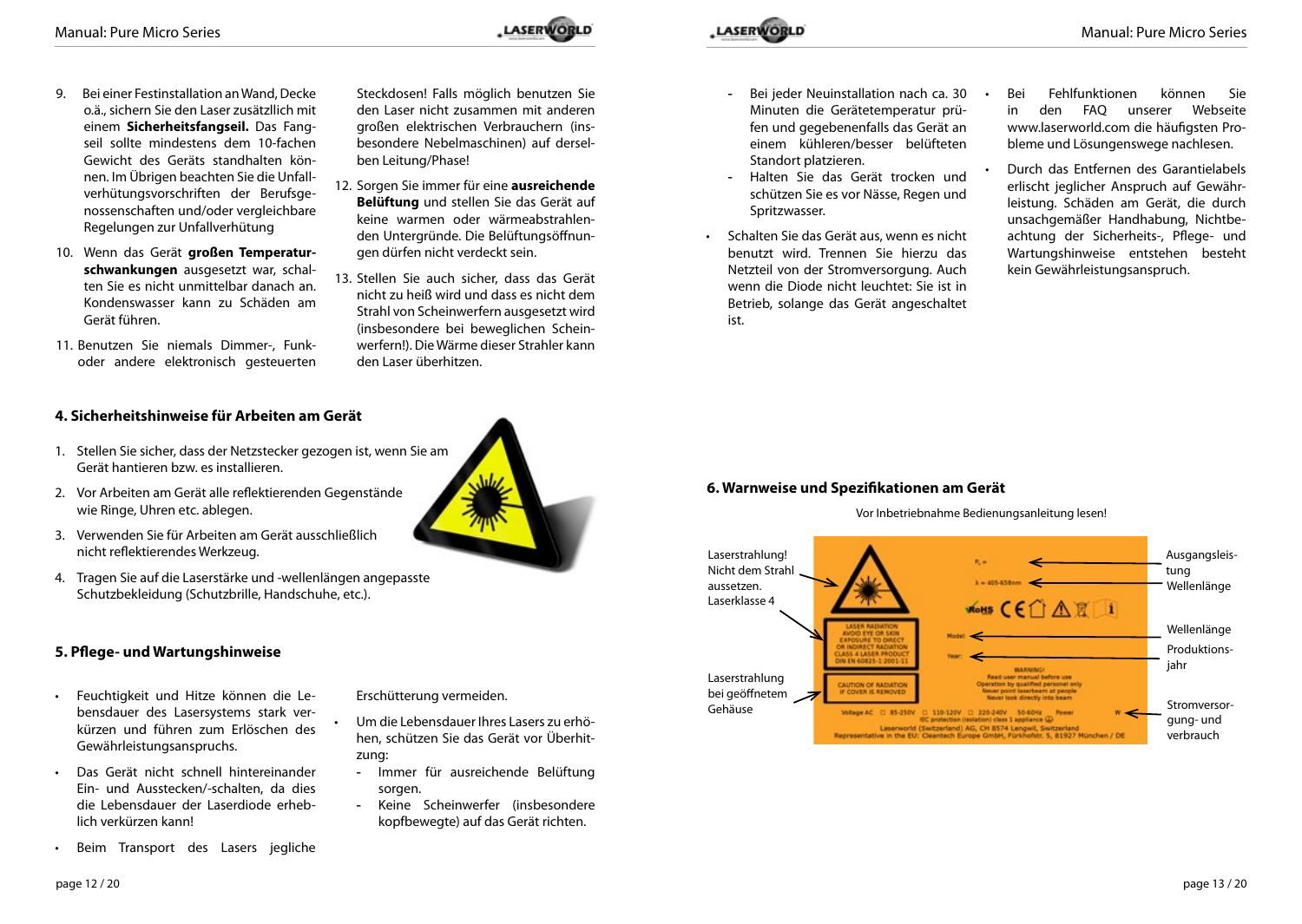### **7. Geräteanschlüsse & Bedienelemente**



### **8. Bedienung**

### **1. Stromversorgung**

**Es ist unbedingt darauf zu achten, dass das Gerät zunächst mit dem im Lieferumfang enthaltenen externen Netzteil verbunden wird und erst in einem zweiten Schritt an die Stromversorgung angeschlossen wird.**

Es muss darauf geachtet werden, dass das Gerät mit der richigen Spannung versorgt wird, da die falsche Spannung zu irreparablen Schäden am Gerät führen kann. Die Spannungsdaten entnehmen Sie bitte der Übersichtstabelle am Ende dieser Bedienungsanleitung. Es muss darauf geachtet werden, dass die Vorderseite des Lasers (Bereich des Strahlaustritts) während des Anschließens an die Stromversorgung nicht auf Personen oder entflammbare Objekte gerichtet ist. Nachdem das Gerät an die Stromversorgung angeschlossen worden ist, beginnt die "Power"-Diode auf der Rückseite des Pure Micro an zu leuchten.

### **2. ILDA in / ILDA out**

Ihr Pure Micro kann bequem über ILDA angesteuert werden. Auf der Rückseite des Gerätes befinden sich eine ILDA-in- (ILDA input) und eine ILDA-out- (ILDA-output) Schnittstelle. Verwenden Sie die ILDA-in-Schnittstelle und verbinden Sie diese mit einem ILDA-Kabel über ein kompatibles Interface an einen Computer. Nun können Sie Ihren Laser über die zuvor installierte Showlasersoftware (z.B. von Phoenix oder Pangolin) ansteuern. Die ILDA-out-Schnittstelle ist dafür gedacht um die Signale, die das Gerät über die ILDAin-Schnittstelle empfängt, an ein weiteres Gerät zu übertragen.

3.

### **4. Achseinstellungen**

Der Pure Micro besitzt auf der Geräterückseite zwei Einstellregler (X-Axis, Y-Axis), über die Sie die Strahlenausgabe justieren können. Verwenden Sie den X-Axis-Regler, um das ausgebenene Bild (etc.) in der Größe entlang der X-Achse zu variieren bzw. zu spiegeln. Verwenden Sie den Y-Axis-Regler, um das ausgegebene Bild (etc.) in der Größe entlang der Y-Achse zu variieren bzw. zu spiegeln. Vermeiden Sie, dass beide Regler gleichzeitig in der Mitte positioniert sind, da dadurch ein Strahl mit hoher Leistungsdichte ausgegeben wird. (Bei aktiviertem Safety mit Bewegungsüberwachung wird diser Punkt automatisch ausgeblendet. Werkseitig ist die Bewegungsüberwachung inaktiv)

### **5. Farbeinstellungen**

Die Einstellregler Red (Rot), Green (Grün) und Blue (Blau) auf der Rückseite des Pure Micro können dazu genutzt werden, um die einzelnen Farben individuell in ihrer Farbbalance einzustellen.

Red: Drehen Sie den Red-Regler um die Farbbalance für Rot einzustellen. Green: Drehen Sie den Green-Regler um die Farbbalance für Grün einzustellen. Blue: Drehen Sie den Blue-Regler um die Farbbalance für Blau einzustellen.

### **6. Overheat**

Unterhalb der "Power"-Anzeige befindet sich auf der Rückseite des Pure Micro die "Overheat"(Überhitzung)-Kontrollanzeige. Der Pure Micro enthält standardmäßig integriert einen Überhitzungsschutz. Um zu verhindern, dass das Gerät durch eine eventuelle Überhitzung beschädigt wird oder sich einfach abschaltet, setzt der Überhitzungsschutz ein und drosselt die Ausgabeleistung, ohne das Gerät komplett abzuschalten. Die Overheat-Anzeige leuchtet auf, wenn die Gerätetemperatur (nicht Umgebungstemperatur!) zu hoch und die Ausgabeleistung gedrosselt wird. Leuchtet die Overheat-LED während des Betriebes auf, sollte trotz integrierter Schutzschaltung für eine bessere Kühlung gesorgt werden.

### **7. Interlock / Safety**

Der Pure Micro enthält auf der Geräterückseite eine Interlock-/Safety- (Sicherheits- bzw. Schutz-)Kontrollanzeige, die aufleuchtet, wenn eine der folgenden Fälle die Strahlausgabe unterdrückt:

1. Kurz nach dem Einschalten (Selbsttest)

2. Wenn das ILDA-Kabel nicht angeschlossen ist, während gleichzeitig das Gerät mit der Stromversorgung verbunden ist.

3. Wenn im ILDA-PC-Interface die Pins 7+14 nicht verbunden sind.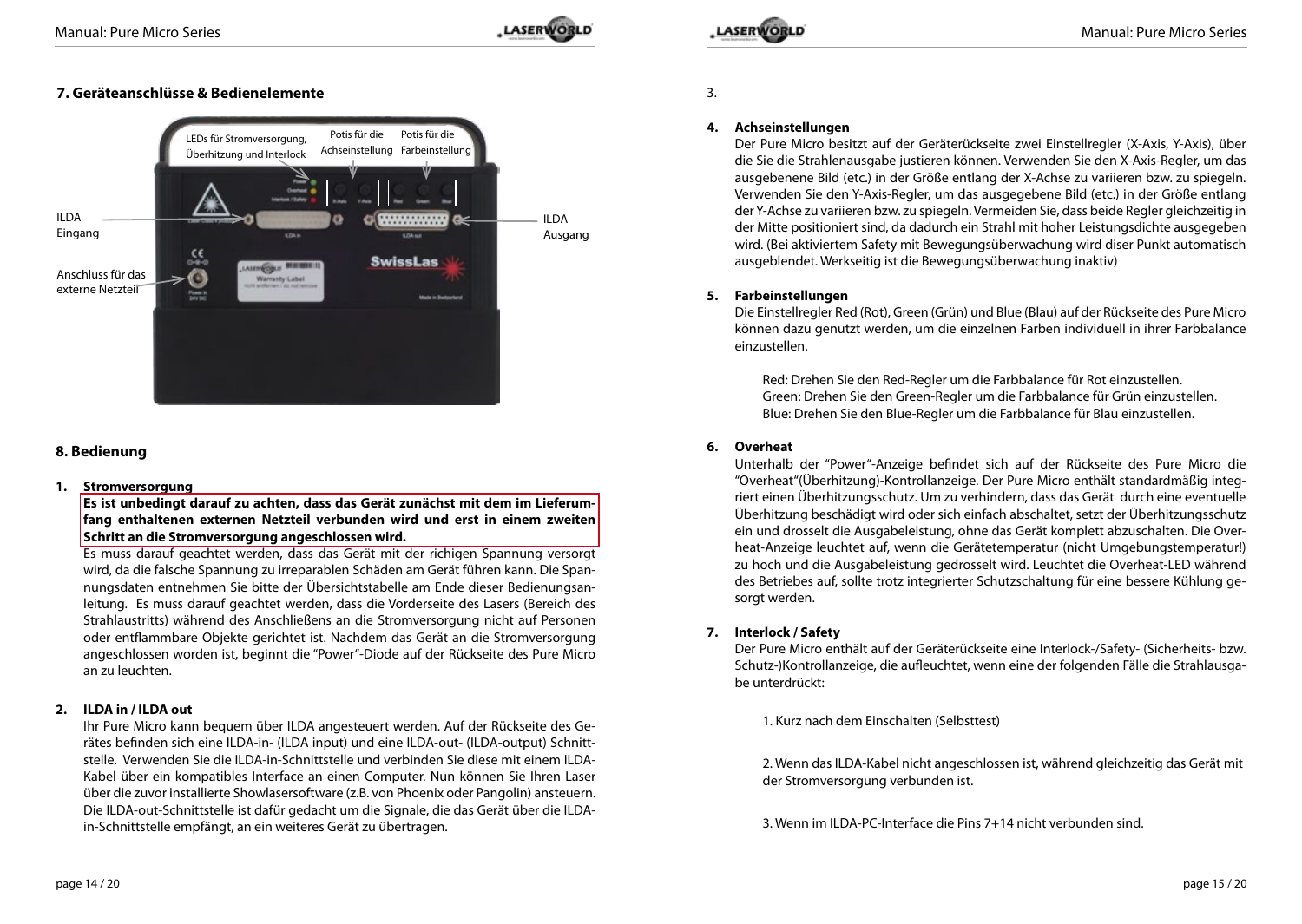

CE

4. Bei einem Scannerausfall (Safety nach IEC 60825-3)

5. Bei einem stehenden Strahl, sofern die Bewegungsüberwachung aktiviert wurde.

**8. Voreingestellte Safety-Funktionen**

| Standardmäßig sind im Gerät folgende Safety-Funktionen voreingestellt: |  |
|------------------------------------------------------------------------|--|
|                                                                        |  |

| - Scannerausfallüberwachung (nach IEC 60825-3): | aktiv   |
|-------------------------------------------------|---------|
| - Bewegungsüberwachung:                         | inaktiv |
| - Auswertung des ILDA-Interlock (Pin 7+14)      | aktiv   |

Alle aufgeführten Funktionen lassen sich durch einfache Modifikationen im Innern des Projektors abändern. Wenden Sie sich bitte an Ihren Fachhändler falls hierbei Hilfe benötigen.

### **Abschließende Erklärung**

Sowohl Produkt als auch Verpackung sind beim Verlassen der Fabrikation einwandfrei. Der Benutzer des Geräts muss die lokalen Sicherheitsbestimmungen und die Warnhinweise in der Betriebsanleitung beachten. Schäden, die durch unsachgemäße Handhabung entstehen, unterliegen nicht dem Einflussbereich der Herstellers und des Händlers. Somit wird keine Haftung bzw. Gewährleistung übernommen.

Sollten Änderungen an dieser Bedienungsanleitung vorgenommen werden, können wir Sie darüber nicht in Kenntnis setzen. Bitte kontaktieren Sie für Fragen Ihren Händler.

Für Servicefragen wenden Sie sich bitte an Ihren Händler oder aber an Laserworld. Verwenden Sie auschließlich Laserworld-Ersatzteile. Änderungen vorbehalten. Aufgrund der Datenmenge kann keine Gewähr für die Richtigkeit der Angaben gegeben werden.

Laserworld (Switzerland) AG Kreuzlingerstrasse 5 CH-8574 Lengwil-Oberhofen Schweiz

Verwaltungsrat: Martin Werner

Sitz des Unternehmens: CH-8574 Lengwil-Oberhofen / Schweiz Firmennummer: CH-440.3.020.548-6 Handelsregister Kanton Thurgau

www.laserworld.com info@laserworld.com

representative according to EMVG: Cleantech Europe GmbH Managing Director: Thomas Schulze Fürkhofstr. 5 81927 München / GERMANY

**Wichtiger Hinweis:**

**Betreiben Sie die Scanner/Galvos nur mit der angegebenen Geschwindigkeit bezogen auf den Winkel. Eine zu schnelle Wiederholfrequenz führt zu Schäden am Scan-System.**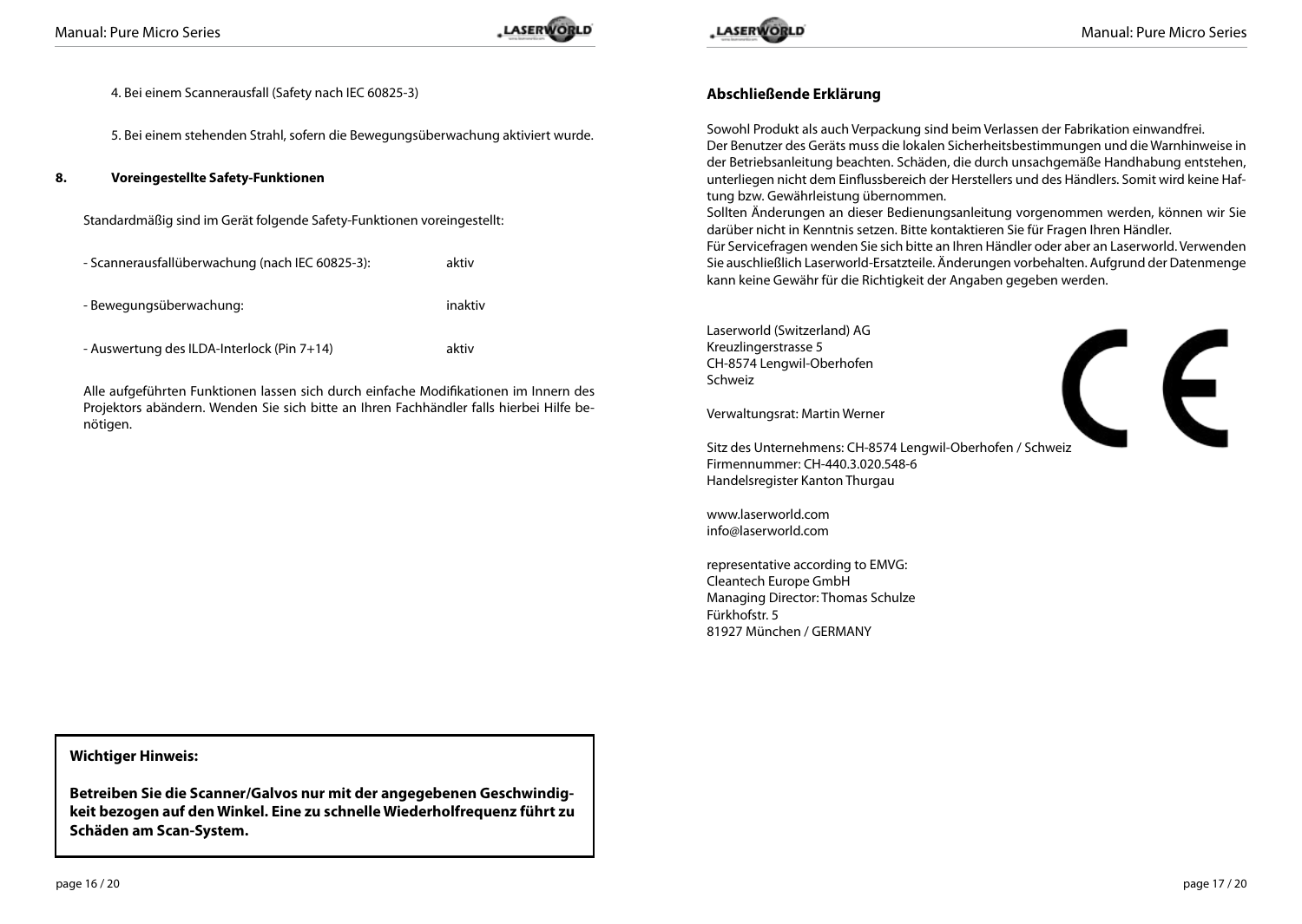# **Technical data / Technische Daten / caractéristiques techniques**

| <b>Laser sources:</b><br>Laserguellen:<br>Sources laser:                         | DPSS laser (green), diode (red / blue)<br>DPSS Laser (grün), Diode (rot / blau)<br>DPSS laser (verde), diode (rouge / bleu)           |
|----------------------------------------------------------------------------------|---------------------------------------------------------------------------------------------------------------------------------------|
| Laser class:<br>Laserklasse:<br>Classe laser                                     | 4                                                                                                                                     |
| Scanner:                                                                         | Xscan Galvos 50kpps at 4°; 35kpps at 8°<br>Xscan60 Galvos 60kpps at 4° (PM-800RGB Pure Diode)<br>CT-6210 SE (PM-800RGB CT Pure Diode) |
| Scan angle:<br>Strahlauslenkung:<br>Course des rayons:                           | $50^\circ$ max.                                                                                                                       |
| <b>Operation modes:</b><br>Betriebsmodi:<br>Mode de fonctionnement:              | <b>ILDA</b>                                                                                                                           |
| Power supply:<br>Stromversorgung:<br>Alimentation:                               | external 24V DC > 5A for 85-250V AC 50/60Hz                                                                                           |
| <b>Power consumption:</b><br>Stromaufnahme:<br>Consommation:                     | 180W                                                                                                                                  |
| <b>Operating temperature:</b><br>Betriebstemperatur:<br>température d'opération: | $+10^{\circ}$ to $+35^{\circ}$ C                                                                                                      |
| <b>Dimensions:</b><br>Abmessungen:                                               | 185 x 165 x 125 mm (L x W x H)/(B x T x H)/(H x L x P)                                                                                |
| Weight:<br>Gewicht:<br>Poids:                                                    | 2.5kg                                                                                                                                 |



|                   | min. - max.    | Red / Rot / Rouge<br>(640nm) | Verde (532nm)<br>Green / Grün | Blue / Blau / bleu<br>(445nm) | Beam               |
|-------------------|----------------|------------------------------|-------------------------------|-------------------------------|--------------------|
| PM-1500G          | 1.000-1.500mW  | ï                            | $>1.000$ mW                   |                               | ca. 3mm / 1.0mrad  |
| PM-3000G          | 2.000-3.000mW  |                              | $>2.000$ mW                   |                               | ca. 3mm / 1.2mrad  |
| PM-6000G          | 4.000-6.000mW  |                              | $>4.000$ mW                   |                               | ca. 3mm / 1.5mrad  |
| PM-3000B          | 2.000-3.000mW  |                              |                               | $>2.000$ mW                   | ca. 4mm / <3.0mrad |
| PM-5000B          | 4.000-5.000mW  |                              |                               | $>4.000$ mW                   | ca. 4mm / <3.0mrad |
| PM-10.000B        | 8.000-10.000mW |                              |                               | $>8.000$ mW                   | ca. 4mm / <3.0mrac |
| <b>PM-1300RGB</b> | 920-1.300mW    | $>170$ mW                    | $>250$ mW                     | $\times$ 500mW                | ca.3mm / 1.0mrad   |
| <b>PM-1800RGB</b> | 1.320-1.800mW  | $>320$ mW                    | $>350$ mW                     | $>650$ mW                     | ca. 3mm / 1.0mrad  |
| PM-2300RGB        | 1.670-2.300mW  | $>320$ mW                    | $>350$ mW                     | $>1.000$ mW                   | ca. 4mm / 1.9mrad  |
| <b>PM-3200RGB</b> | 2.320-3.200mW  | $>320$ mW                    | $>1.000$ mW                   | $>1.000$ mW                   | ca. 3mm / 1.0mrad  |
| <b>PM-3700RGB</b> | 2.820-3.700mW  | $>320$ mW                    | $>1.000$ mW                   | $>1.500m$ W                   | ca. 4mm / 1.9mrad  |
|                   |                |                              |                               |                               |                    |

# Power specifications (at laser module) / Laserleistung (am Modul) / Puissance **Power specifications (at laser module) / Laserleistung (am Modul) / Puissance**